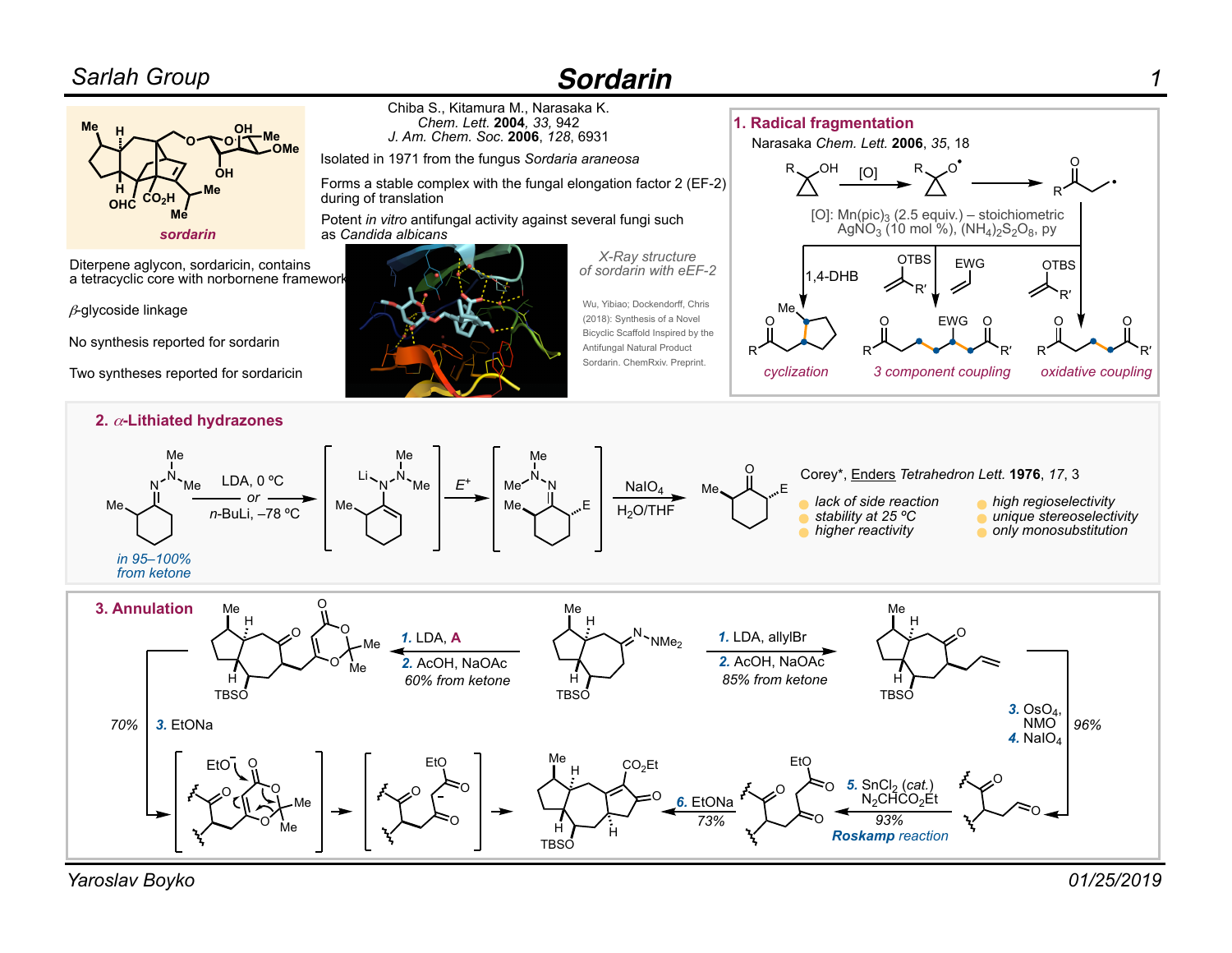

*Yaroslav Boyko*